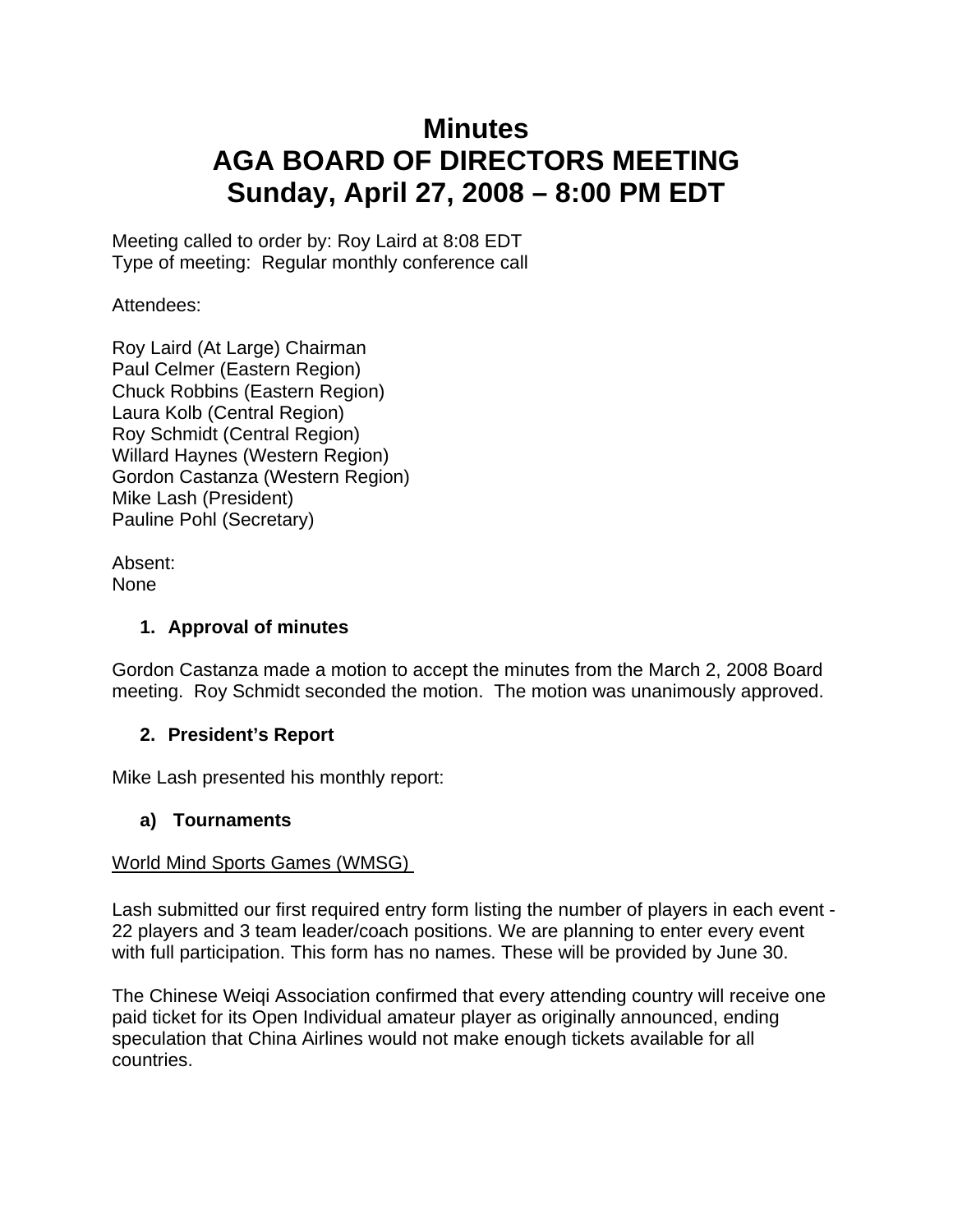Last month Lash raised proposed that the WMSG should not count as an overseas event under our policy limiting players to 2 such events per calendar year. He withdrew that proposal. Right now, only one AGA member has already earned two slots for 2008 – Mingjiu Jiang. Jie Li and our WAGC member Mozheng Guan have one each.

Lash reported that he, Chris Kirschner, and the other members of the WMSG committee want to create a "President's Choice" seat for the WMSG such that one or more players who did not meet all of the AGA's requirements for representing the AGA might be picked in exceptional circumstances. If the AGA's international representation policy is followed, only citizens who reside in the US are eligible to represent the AGA internationally.

Gordon Castanza stated his objection to violating the existing policy for any reason, because if one exception is made it leads to others, and the policy was debated at length before being implemented. Chuck Robbins also does not want to make exceptions, and would like to see a system put in place where special cases are not permitted.

Lash reported that the proposal arose from the realization that Michael Redmond, as a citizen, would be unable to participate except on the US team. He could not try for the Japanese team as he has with other events. Paul Celmer asked what benefit it would be to the AGA to send Michael Redmond. Lash said that as a 9P, Redmond could win some rounds and reflect well on the U.S. In addition, he has supported the AGA over the years and lends his name to our longest running youth go event. Laird added that Redmond is internationally famous as an American go player and his absence would be noticed.

Castanza reiterated that we have a policy and if it is not enforced it is vacant. Lash pointed out that the Board originally made the policy and is fully authorized to amend, suspend, repeal or extend the policy as it sees fit to address special circumstances. Laird proposed that the discussion be tabled for now and the discussion resume through e-mails. It was agreed to do that and either resume during the next monthly Board meeting or perhaps hold a special meeting dedicated to this subject.

#### United States Youth Go Championship (USYGC)

The second season of the USYCG is doing well with 7 of 8 qualifiers being completed as of the Board meeting. The eighth tournament will be held next weekend. The Finals will be in New Jersey, with Paul Mathews as TD and Feng Yun as a guest professional. Nicole Casanta has done an excellent job as USYCG Coordinator, handling complaints, last minute changes, and challenges.

There was a hitch in the program at one qualifier where a TD failed to confirm US citizenship of a player - this young Canadian was the only player to show up in the junior division and won by default. Afterwards, the TD advised him that he could not attend the finals due to the citizenship requirement. This is reported to the Board for two reasons: 1) keeping the Board informed of complaints about AGA operations (he and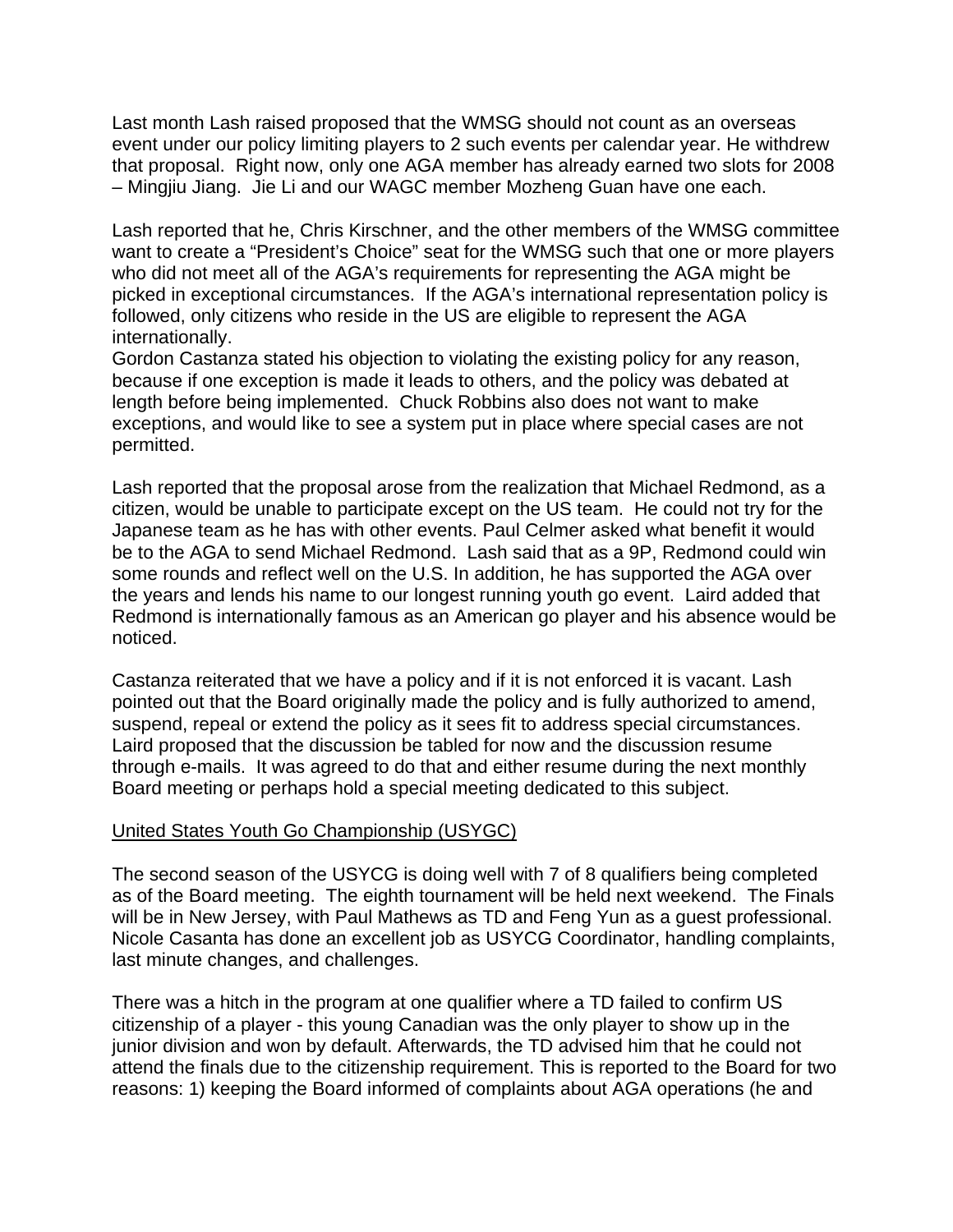his parents have conceded to the limitation, but were naturally upset about not being informed by the TD in advance); and 2) to emphasize the continuing need for TD training and publicity about tournament rules.

# **b) CGA-AGA Reciprocity Agreement**

Lash reported that he has been working with James Sedgwick, the CGA President, on a bilateral agreement between our associations to clarify the rules on players from each national association playing in tournaments of the other association. Lash sent a draft agreement via e-mail to the Board.

The agreement states that players may play in stand-alone events in either country, regardless of prize money, unless there are limitations placed on the event by a sponsor. However, whenever winners play for the right to represent a continent, a nation or a national association overseas, this is more serious and requires more detailed attention.

Laird said that a Canadian player must be ranked in the AGA database even if the rating isn't published so that the opponents of that player can have their rating updated even if the Canadian player does not complete his/her membership process.

Gordon Castanza made a motion to approve the CGA-AGA Reciprocity Agreement. Chuck Robbins seconded the agreement. The vote was unanimous to approve the agreement.

# **c) IAGO MOU**

Lash reported that he has been corresponding and talking with a man named Richard Hutnick about having the AGA support his newly formed organization called "IAGO". Rich is trying "to expand and promote abstract strategy games and the organizations that represent member/players". He is in talks with Checkers, Chess and others and is attempting to gather "official" support from the respective national associations. His aim is to generate energy and depth of support in order to attract the media to games events and ultimately bring in corporate sponsors.

Lash circulated a one-page nonbinding MOU he negotiated with Hutnick, and asked the Board to approve it. It states that we generally support IAGO, but specially withholds authority to represent us or bind us to anything without our prior consent.

Willard Haynes said in his time working with the AGA, he has seen at least three proposals like this and none has amounted to anything. He thinks the Board needs a policy about this type of proposal which should be consistently applied. Paul Celmer said there is really nothing Hutnick is asking from the AGA, so there's no reason not to agree. Laird asked Haynes if he is willing to develop the type of policy he thinks is needed. Haynes said he will look into it.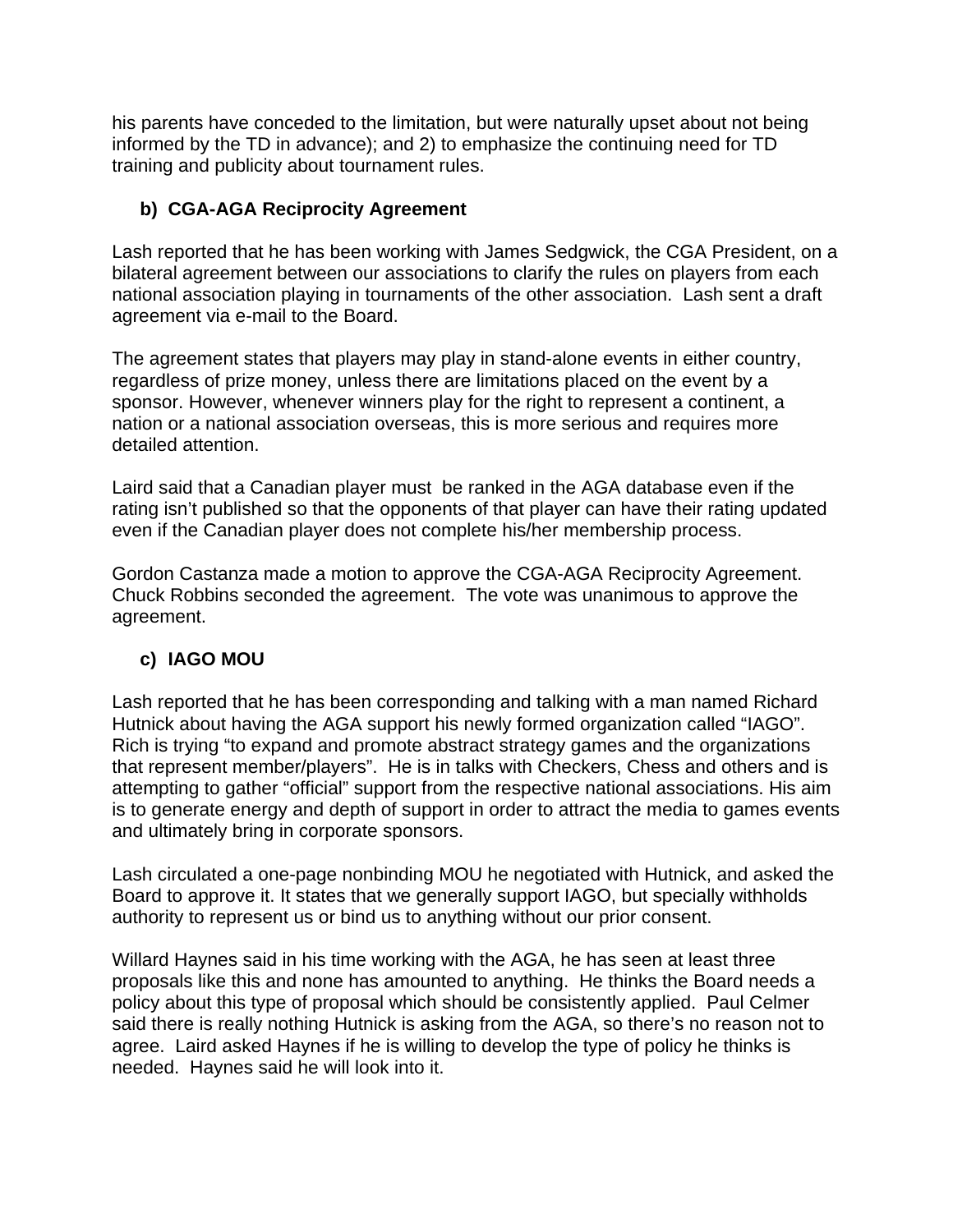Celmer made a motion to authorize Lash to sign the MOU. Robbins seconded the motion. The motion passed by a 6-1 margin.

# **d) AGA 2009 Budget**

Lash submitted his proposed budget in an e-mail file to the Board and asked if there were any questions or suggestions.

Robbins said he would like to see the prepaid multiple-year membership revenues kept as liabilities until the year when they are to be applied. For these and Life memberships, an accrual accounting system should be used. Lash said he will ask the Treasurer to move toward that type of accounting for multiple year memberships, but since there are no refunds for life memberships, he is not in favor of changing those accounting practices.

Lash noted that the Go Congress profit estimate is lower this year than it has been due to the organizers trying to keep the price low. He is expecting \$6000 as the AGA half of the profits. He said there is a new \$2500 line item for a college outreach program at the request of Paul Barchilon, who has identified a volunteer to lead the new program.

Lash also said that due to the very late issuance of the Yearbook, he doesn't have those expenses yet and they will be added within the next week or two, so the budget may change slightly.

Lash reported that the Ing Foundation donations and expenses are summarized in a report separate from the operating budget of the AGA. It is reported based on a calendar year and is being delivered by hand to Mr. Yang of the ING Foundation in Taiwan, by Chris Kirschner, who was invited to attend the Ing World Cup tournament this month.

Willard Haynes made a motion to approve the provisional budget, allowing Lash to fill in the numbers for the Yearbook when he gets them. Paul Celmer seconded the motion. The motion passed unanimously.

# **3. 2009 Budget**

This item was previously covered as part of President's Report.

# **4. International Representation Policy**

Laird circulated a proposed revision of the current policy to determine who is eligible to represent the AGA in international tournaments and asked if any Board members had suggestions on the policy.